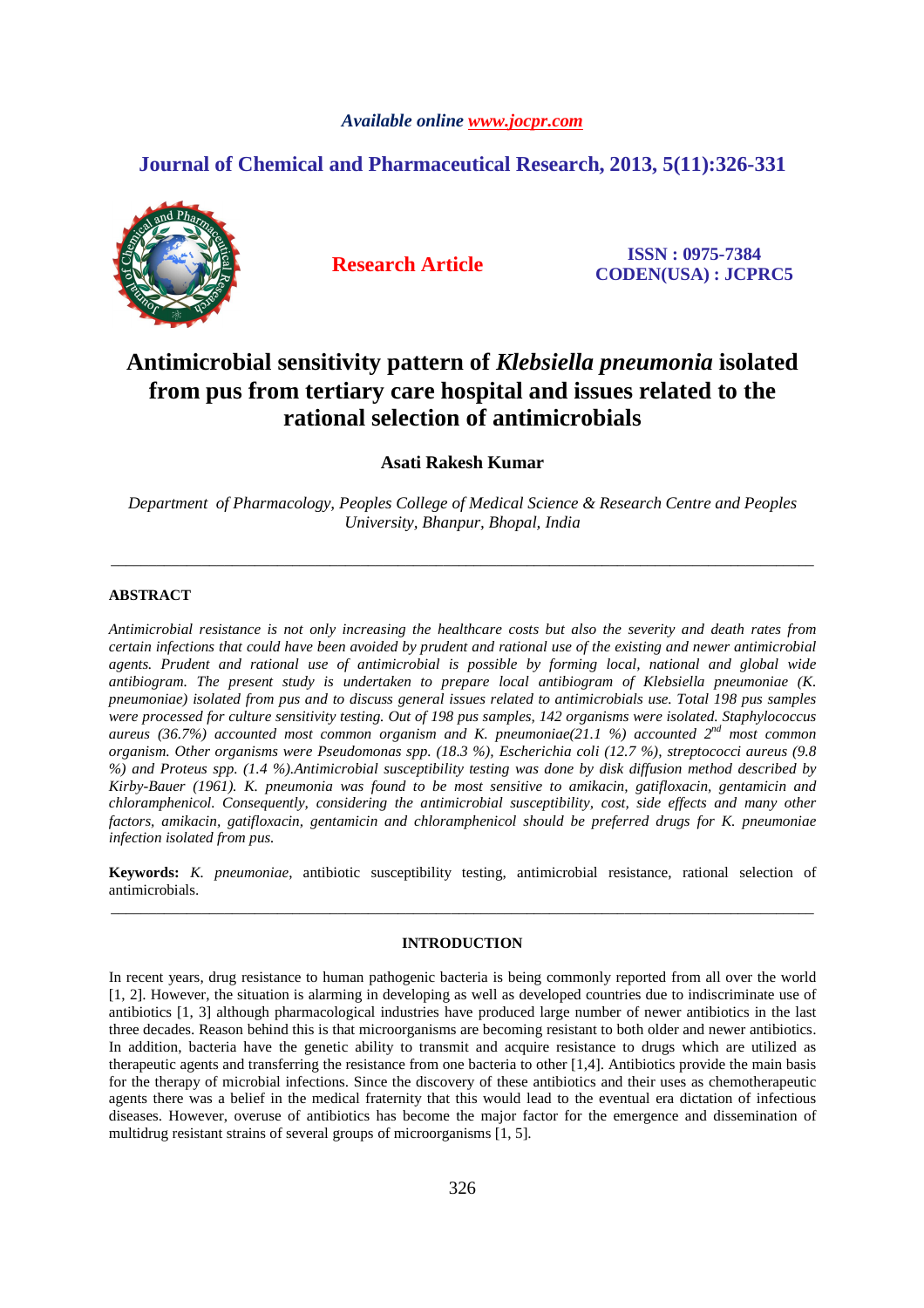The antimicrobial agents are of great value for devising curative measures against bacterial infections. The indiscriminate use of antibiotics has led to the emergence of antimicrobial resistance in various isolates of bacteria. Resistant bacteria impacts the public health in such a way that it increases morbidity and mortality from treatment failures and increases healthcare costs as newer and more expensive antibiotics are needed to treat infections [6].

*\_\_\_\_\_\_\_\_\_\_\_\_\_\_\_\_\_\_\_\_\_\_\_\_\_\_\_\_\_\_\_\_\_\_\_\_\_\_\_\_\_\_\_\_\_\_\_\_\_\_\_\_\_\_\_\_\_\_\_\_\_\_\_\_\_\_\_\_\_\_\_\_\_\_\_\_\_\_*

Resistant bacteria are emerging worldwide as a threat to the favourable outcome of common infections in community and hospital settings. Staphylococcus aureus showed resistant due to the production of penicillinase with the ability to hydrolyzing penicillin; first generation resistant due to β-lactamases and third-generation cephalosporins are resistant due to the production of extended-spectrum β-lactamases (ESBLs) [7].

Microorganisms are the concealed enemies to the mankind and cause a very profound damage in human body as well as other living organism. The agents, which have the capacity to kill the microbes or arrest the multiplication, are called the antimicrobial agents or drugs. There are a lot of antimicrobial drugs of which some are discovered or established [8].

*Klebsiella pneumoniae (K. pneumoniae)* are ubiquitously present and reported worldwide. In recent years, *K. pneumonia* have become important pathogens in nosocomial infections[9]. The importance of *K. pneumoniae* in the ever increasing number of gram negative aerobic bacillary nosocomial infections in the United States [10] and India [11] has been well documented. Epidemic and endemic nosocomial infections caused by *K. pneumonia* species are leading causes of morbidity and mortality [12].Recently, World Health Organization also warned the community that multidrug resistant bacteria are emerging worldwide which is a big challenge to healthcare. If we don't take immediate action then only handful antibiotics will be left to cure diseases [13].Multidrug resistant bacteria cause serious nosocomial and community acquired infections that are hard to eradicate by using available antibiotics. Moreover, extensive use of broad-spectrum antibiotics in hospitalized patients has led to increased prevalence of *K. Pneumonia* as well as development of multidrug resistant strains of *K. pneumoniae*.

The inevitable consequence of the widespread use of antimicrobial agents has been the emergence of antibiotic resistant pathogens, fueling an ever-increasing need for new drugs. However, the pace of antimicrobial drug development has slowed dramatically, with only a handful of new agents, few of which are novel, been introduced into clinical practice each year. Reducing the inappropriate antibiotic use is thought to be the best way to control resistance [14].

The microbiology laboratory plays a central role in the decision to choose a particular antimicrobial agent over others. First, causative organism is identified and isolated when the patients' specimens are sent to the microbiology laboratory. Once the microbial species causing the disease have been identified, a rational choice of the class of antibiotics likely to work in on the patient can be made [15].

The aim and objectives of the present study was to find out the prevalence and antimicrobial susceptibility of *K. pneumoniae* isolated from pus samples and to discuss issue related to rational selection of antimicrobials in Surendranagar, Gujarat area.

#### **EXPERIMENTAL SECTION**

In the present study, 198 pus samples were collected in Department of Microbiology from inpatient & outpatient department of C.U. Shah Medical College & Hospital Surendranagar from period Jan 2008 to December 2008. First step done was to isolate the organisms from these pus samples and then to study the culture susceptibility in *Klebsiella pneumoniae (K. pneumoniae)*.

The samples were inoculated on blood agar and mac conkey agar and incubated overnight at 37ºC.

*K. pneumoniae* strains were identified using morphological, microscopy and biochemical tests following standard procedures described by Cowan and Steel (1974) and Cheesborough (2006) [16, 17]. Morphology of *K. pneumoniae* identified were large, dome-shaped, mucoid colonies on blood agar and lactose fermenting colonies on Mac conkey agar. In Gram-staining, gram-negative, short, plump, straight rods were seen. The biochemical characters identified were negative indole test, negative methyl red test, positive voges-proskauer test, positive citrate utilization test,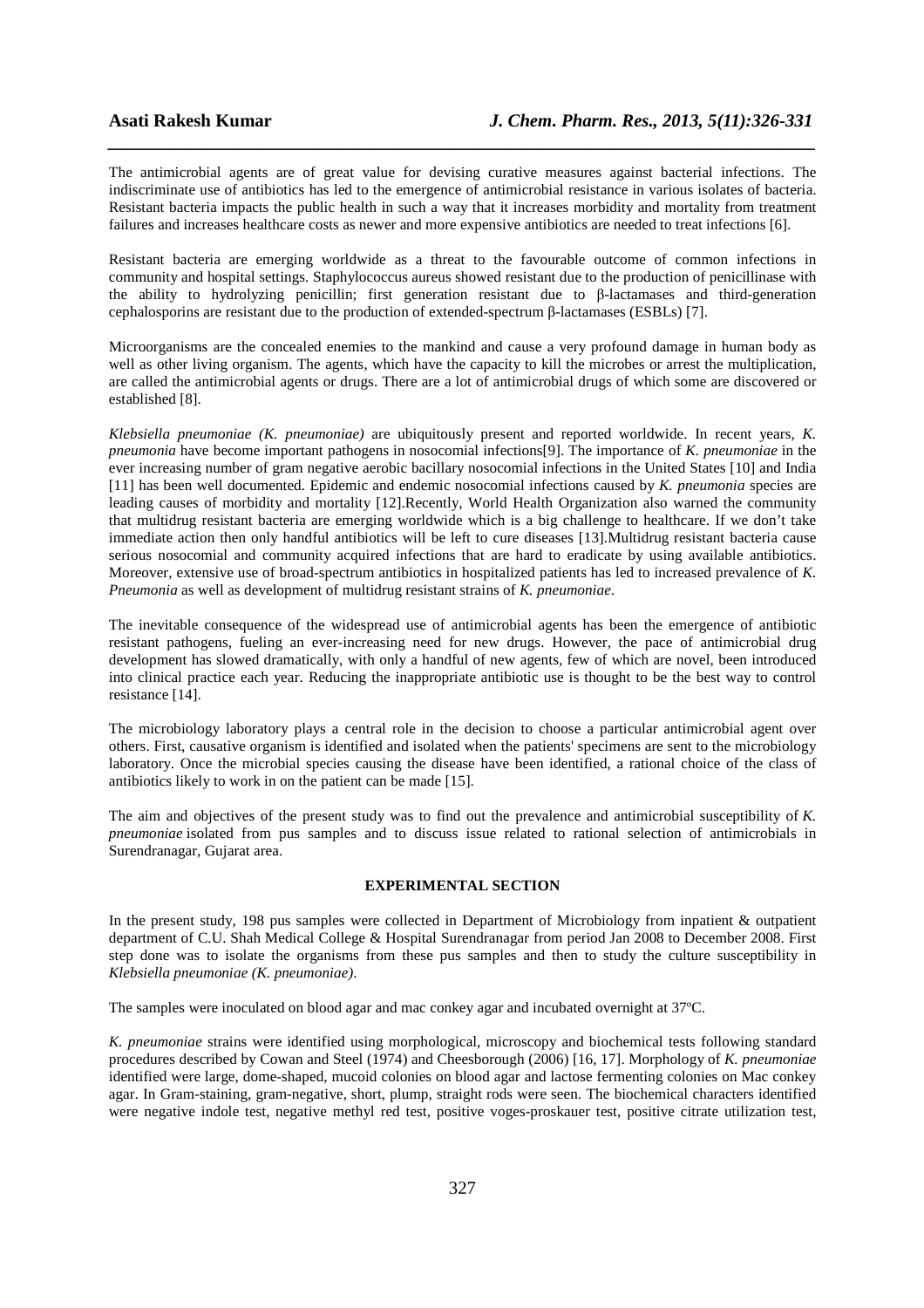positive urease test, acid plus abundant gas production from glucose, lactose, sucrose, maltose and mannitol sugar fermentation test. Besides these tests, motility and growth of organism in potassium cyanide were also checked.

*\_\_\_\_\_\_\_\_\_\_\_\_\_\_\_\_\_\_\_\_\_\_\_\_\_\_\_\_\_\_\_\_\_\_\_\_\_\_\_\_\_\_\_\_\_\_\_\_\_\_\_\_\_\_\_\_\_\_\_\_\_\_\_\_\_\_\_\_\_\_\_\_\_\_\_\_\_\_*

Antibiotic sensitivity test was performed by Kirby Bauer Disc Diffusion method [18]. A sterile cotton swab was used to streak the surface of Mueller Hinton agar plates. Filter paper disks containing designated amount of the antimicrobial drugs obtained from commercial supply firms (Himedia Labs, Mumbai, India) were used. The Mueller Hinton agar plates were allowed to dry before applying antibiotic disc. Then same commercially available antibiotic discs were gently and firmly placed on the agar plates, which were then left at room temperature for 1 hour to allow diffusion of the antibiotics into the agar medium. The plates were then incubated at 37°C for 24 hours. If an antimicrobial activity was present on the plates, it was indicated by an inhibition zone. The diameter of the inhibition zones was measured in millimeter at 24 hours using a scale. An organism was interpreted as highly susceptible if the diameter of inhibition zone was more than 19 mm, intermediate if diameter was 15-18 mm and resistant if the diameter was less than 13 mm. The intermediate readings were considered as sensitive in the assessment of the data [19].

Antimicrobial susceptibility of *K. pneumoniae* to different antibiotics is obtained. From antimicrobial susceptibility, antibiogram for *K. pneumoniae* is prepared and consequently *c*onsidering the antimicrobial susceptibility, cost, side effects and many other factors probable drug of choice is selected for *K. pneumoniae*.

#### **RESULTS**

**Table 1 Number and percentage of organisms isolated from pus samples** 

| Serial<br>number | Name of organism      | Number of organism<br>$(n=142)$ | Percentage<br>of total<br>organisms |
|------------------|-----------------------|---------------------------------|-------------------------------------|
|                  | Staphylococcus aureus | 52                              | 36.7 %                              |
| $\mathcal{D}$    | Klebsiella pneumoniae | 30                              | 21.1%                               |
| $\mathcal{R}$    | Pseudomonas spp.      | 26                              | 18.3%                               |
|                  | Escherichia coli      | 18                              | 12.7 %                              |
|                  | streptococci aureus   | 14                              | 09.8%                               |
|                  | Proteus spp.          | 02                              | 01.4 %                              |
|                  | Total                 | 142                             | 100 %                               |

During the 12 month period, a total of 198 pus samples were processed for culture and sensitivity testing. Pus samples of patients of all age groups (1day-85years) and both sexes were processed. A total 142 different organisms were isolated from 198 pus samples thus culture positivity was 71.7 % as shown in Table-1.*Staphylococcus aureus*(36.7%) accounted most common organism. *Klebsiella pneumoniae* (21.1%) accounted 2nd most common organism. Other organisms isolated were *Pseudomonasspp.* (18.3 %), *Escherichia coli and* (12.7 %) *Streptococci spp. (9.8 %) and Proteus spp.* (1.4 %).

**Table 2 Antibiotic sensitivity of** *K. pneumoniae* **isolated from pus samples** 

| <b>Antibiotics</b> | Sensitivity<br>in $\%$ | <b>Resistance</b><br>in $%$ | <b>Antibiotics</b> | Sensitivity<br>in $%$ | <b>Resistance</b><br>in $%$ |
|--------------------|------------------------|-----------------------------|--------------------|-----------------------|-----------------------------|
| Amikacin           | 88.1                   | 11.9                        | Norfloxacin        | 22.6                  | 77.4                        |
| Gatifloxacin       | 78.3                   | 21.7                        | Cephalexin         | 22.6                  | 77.4                        |
| Gentamicin         | 57.8                   | 42.2                        | Cefoperazone       | 22.6                  | 77.4                        |
| Chloramphenicol    | 56.2                   | 43.7                        | Cotrimoxazole      | 11.2                  | 88.8                        |
| Ceftazidime        | 44.9                   | 45.1                        | Cefotaxime         | 11.2                  | 88.8                        |
| Ampicillin/sulb.   | 42.6                   | 57.4                        | Ciprofloxacin      | 11.2                  | 88.8                        |
| Amoxicillin/clav.  | 39.8                   | 60.2                        | Ofloxacin          | 11.2                  | 88.8                        |
| Cefipime           | 33.2                   | 66.8                        | Cefadroxyl         | 11.2                  | 88.8                        |
| Ticarcillin/clav.  | 32.6                   | 67.4                        | Polymixin-B        | $\Omega$              | 100                         |
| Oxytetracycyline   | 28.3                   | 71.7                        | Piperacillin       | $\Omega$              | 100                         |
| Nalidixic acid     | 28.3                   | 71.7                        | Tetracycline       | $\theta$              | 100                         |
| Cefuroxime         | 22.6                   | 77.4                        | Ceftizoxime        | $\theta$              | 100                         |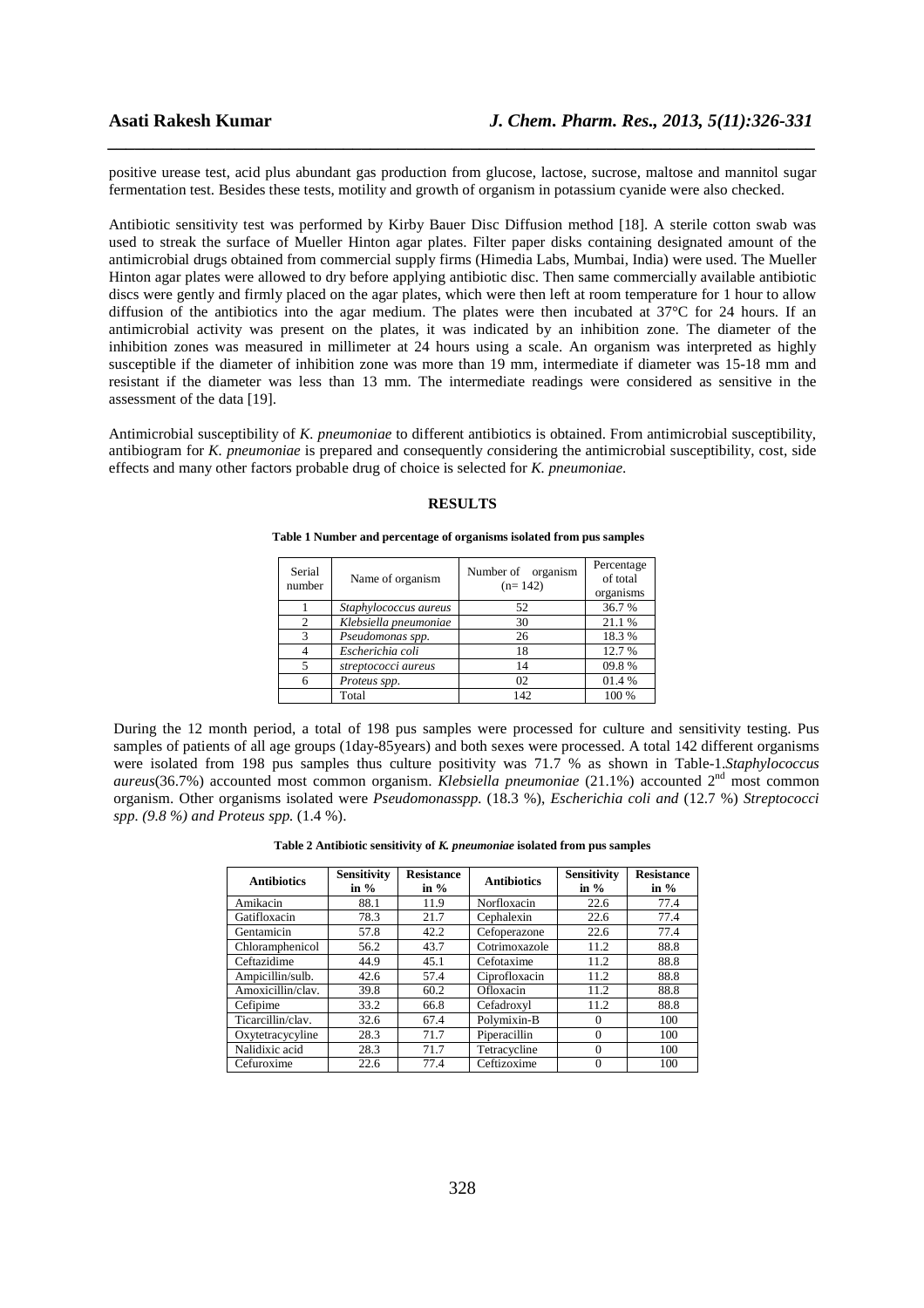

*\_\_\_\_\_\_\_\_\_\_\_\_\_\_\_\_\_\_\_\_\_\_\_\_\_\_\_\_\_\_\_\_\_\_\_\_\_\_\_\_\_\_\_\_\_\_\_\_\_\_\_\_\_\_\_\_\_\_\_\_\_\_\_\_\_\_\_\_\_\_\_\_\_\_\_\_\_\_* **Figure 1-Antibiotic sensitivity of** *K. pneumoniae* **isolated from pus samples** 

In present study, it has been demonstrated that *K. pneumonia* are showing significant amount of antimicrobials resistance to different antibiotics (Figure 1 and Table 2). Out of 24 antimicrobials tested for AST, *K. pneumoniae* is showing more than 50 % sensitivity only for four antimicrobials namely amikacin (88.1), gatifloxacin (77.8 %), gentamicin (57.8 %) and chloramphenicol (55.6 %). More than 20 antimicrobials (out of 24 antimicrobials tested)are showing less than 50 % antibiotic sensitivity. *K. pneumoniae* isdemonstrating 88.8% resistance to cotrimoxazole, cefotaxime, ciprofloxacin, ofloxacin and cefadroxyl and 100 % resistance to polymixin-b, piperacillin, tetracycline and ceftizoxime.

| Sr.no.         | Name of<br>drug     | Sensi. | Route of<br>Adm. | <b>Price in Rs</b><br>Per 10 tab<br>/per vial           | Dose and Total duration<br>of treatment            | <b>Total cost For</b><br>treatment in Rs | <b>ADR/Toxicity</b><br>of drug |
|----------------|---------------------|--------|------------------|---------------------------------------------------------|----------------------------------------------------|------------------------------------------|--------------------------------|
|                | Amikacin            | 88.9%  | IV/IM            | $10/500$ mg<br>vial                                     | 15mg/kg in 3 divided doses<br>for 5 days           | 90-100                                   | Mild -mod.                     |
| 2              | Gatifloxacin        | 77.8%  | Oral/<br>IV      | 50                                                      | 500 mg OD $\times$ 7-10 days                       | $35 - 50$                                | Mild                           |
| 3              | Gentamicin          | 57.8%  | IV/IM            | $80 \text{ mg} \times 2 \text{ml}$<br>$(8 \text{ INR})$ | 180-300 mg in div. doses $8$<br>hrly for 7-10 days | 168-240                                  | Mild                           |
| $\overline{4}$ | Chloramphen<br>icol | 55.6 % | Oral/iv          | 40                                                      | 500 mg QID $\times$ 7-10 days                      | $150-160$                                | Mod-severe                     |

**Table 3 Probable drug of choice for** *K. pneumoniae* **isolated from pus samples** 

*Abbr.- IV- Intravenous, IM-Intramuscular, Adm.- Administration, Sensi.- Sensitivity, ADR- Adverse Drug Reaction* 

Percentage antibiotic sensitivity of above 4 drugs is between 55.6 - 88.9 % (as shown in table-3), taking consideration of cost, adverse drug reaction and other factors; gatifloxacin should be preferred drug of choice. Alternatives can be amikacin, gentamicin and chloramphenicol.

#### **DISCUSSION**

Present study highlights the most alarming situation of highly diverse antibiotics resistance. In present study; K*. pneumoniae* demonstrates great extent of resistance to β lactam antibiotics, fluoroquinolones (except gatifloxacin), tetracyclines and cotrimoxazole. *K. pneumoniae* showed100 % resistance to polymixin-B, piperacillin, tetracycline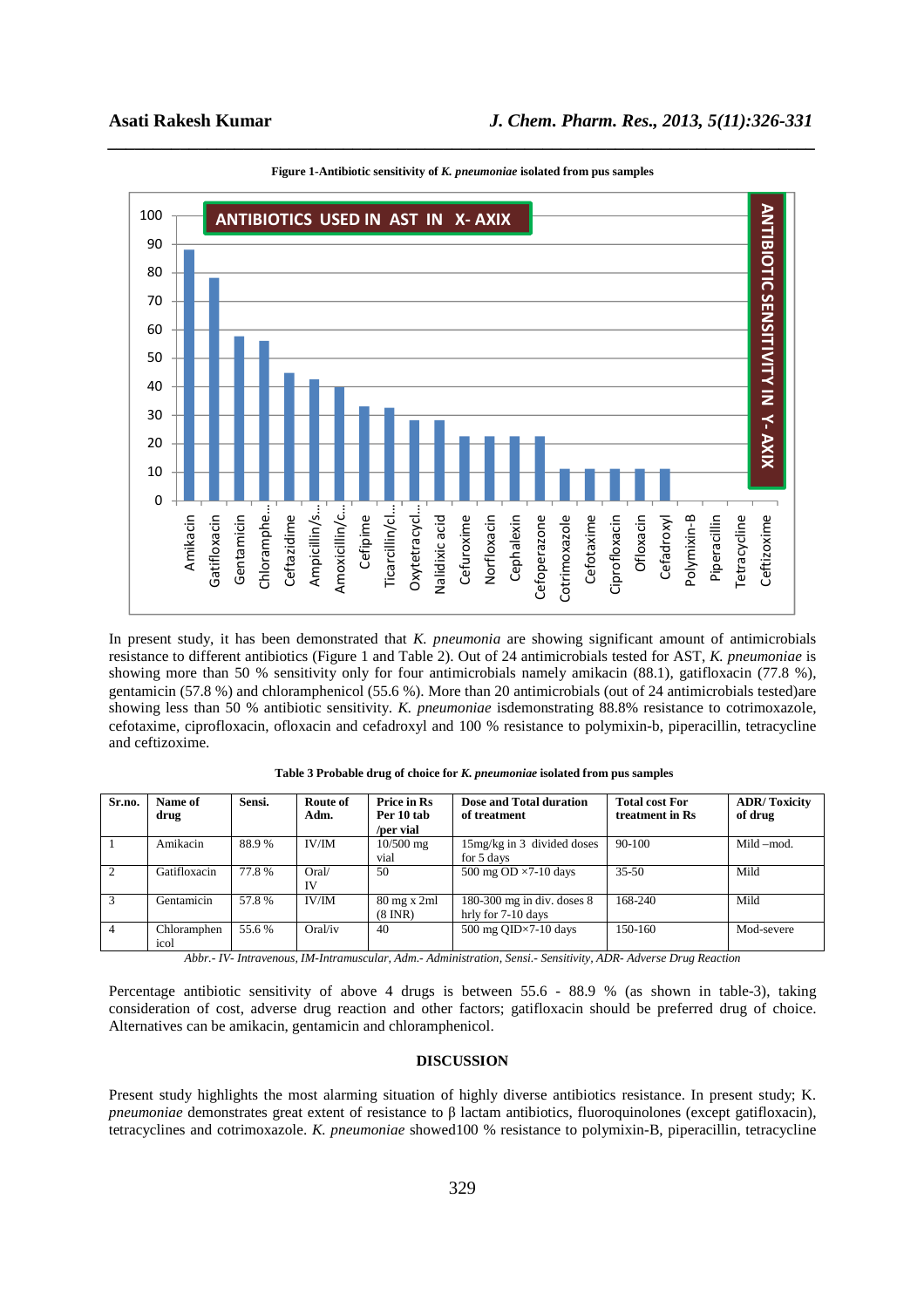and ceftizoxime. Excessive and overuse of cephalosporin, quinolone, cotrimoxazole and tetracyclines antibiotics lead to emergence of resistance towards *K. pneumoniae*.

*\_\_\_\_\_\_\_\_\_\_\_\_\_\_\_\_\_\_\_\_\_\_\_\_\_\_\_\_\_\_\_\_\_\_\_\_\_\_\_\_\_\_\_\_\_\_\_\_\_\_\_\_\_\_\_\_\_\_\_\_\_\_\_\_\_\_\_\_\_\_\_\_\_\_\_\_\_\_*

No doubt this represents very critical situation as compared to investigations from other regions of the world reporting resistance towards first, second and third generation cephalosporins [20]and other group of antibiotics.There are reports covering high levels of resistance of *K. pneumoniae* towards these antibiotics in other countries also [21]. This may be due to the production of β-lactamase enzymes which cause the hydrolysis of βlactam ring resulting in inactivation of β-lactam antibiotics. Alarming finding seen in this study was that resistance shown to various third generation cephalosporins. Overall resistance to third generation cephalosporins was high on account of the production of extended spectrum β-lactamases (ESBLs) by the *K. pneumoniae*. The resistance may also be due to the production of metallo-β-lactamases (MBL), which can be chromosomally encoded or plasmid mediated. The dose as well as the incidence of toxicity subsequently reduced if beta lactamase inhibitors are used with β-lactam antibiotics[22]. Another mechanism is associated with penicillin-binding protein 2a (PBP2a), encoded by mecA<sub>2</sub>. Another gene involved in penicillin resistance in staphylococci is blaZ which encodes β-lactamase<sub>2</sub>[23]. In present study, *K. pneumoniae* showed least resistance to amikacin and gentamycin. These drugs are proposed to be an alternative and better treatment of *K. pneumoniae* infection in this part of the country. Furthermore, sensitivity of *K. pneumoniae* to amikacin and gentamycin could mean that there is a possibility of sensitivity to other aminoglycosides such as streptomycin, neomycin and kanamycin [24].

According to WHO/INRUD indicators, the average drug per prescription was high. Although, most of the drugs prescribed were from essential drug list, prescribing by generic name needs to be improved in our hospital to prevent medication errors and further adverse effects due to it. A regional antibiotic policy would further improve the prescription practices in our hospital. The policy could be established and monitored by a regional paediatric pharmacovigilance centre in our Hospital. This view was also expressed in another study conducted in the same hospital [25].

Antibiotic overuse, prescription of drugs with lack of proper sensitivity test and over dosing may have created this problem in developing nations. Multidrug resistance and the presence of several virulence factors in the strains of many pathogens responsible for different diseases pose an increasing threat to the successful management of disease course[26].

Because antimicrobial resistance patterns are continually evolving and multi-drug resistant (MDR) organisms undergo progressive antimicrobial resistance, continuously updated data on antimicrobial susceptibility profiles is essential to ensure the provision of safe and effective empiric therapies[27].

#### **CONCLUSION**

In summary, high antibiotic resistance of *K. pneumoniae* towards commonly used antibiotics are the major reasons for prolonged infections, increased hospitalization, increased cost of therapy and enhanced morbidity & mortality rates. Special care must be taken regarding treatment of infections especially in developing countries like India. Moreover physician must change their prescription priorities towards alternative treatments in management of infections specially *Klebsiella* spp.

The findings in present the study suggest that there is an urgent need for constant monitoring of susceptibility of pathogens in different populations to commonly used antimicrobial agents. The data of this study may be used to determine trends in antimicrobial susceptibilities, to formulate local antibiotic policies and overall to assist clinicians in the rational choice of antibiotic therapy to prevent misuse, or overuse, of antibiotics.

*K. pneumoniae* was found to be most sensitive to amikacin, gatifloxacin, gentamicin and chloramphenicol. Considering the antimicrobial susceptibility, cost, side effects and many other factors; amikacin, gatifloxacin, gentamicin and chloramphenicol should be preferred drugs for *K. pneumoniae* infection isolated from pus.

#### **Acknowledgements**

I am thankful to all the consultants of Department of Microbiology of C.U.Shah Medical College and hospital, Surendranagar who supported and guided in this work. I thank Dean, C.U.Shah Medical College and hospital, Surendranagar and Head of the Department of Microbiology and Pharmacology, C.U.Shah Medical College and